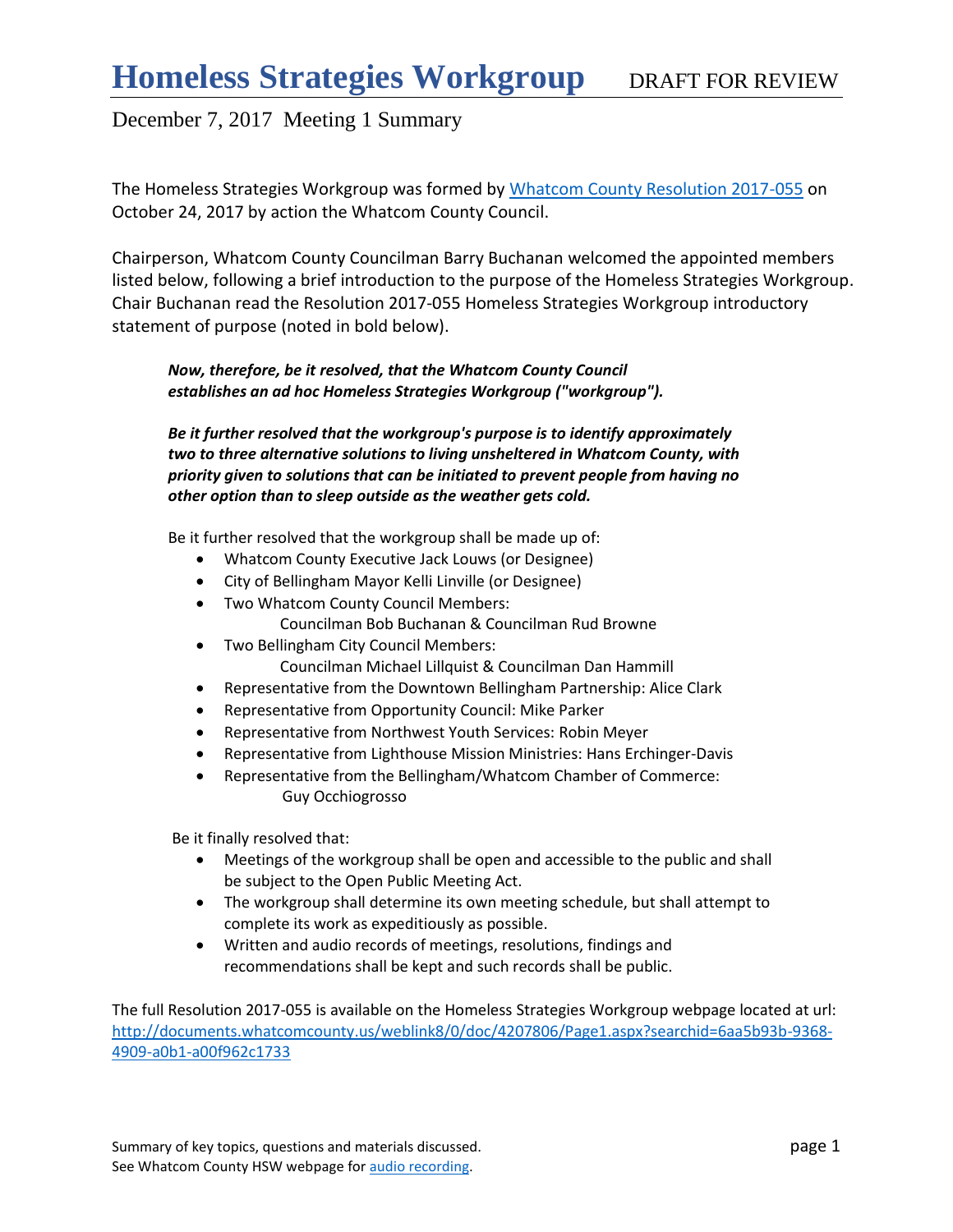This Homeless Strategies Workgroup (HSW) Meeting 1 summary (i) documents presentations and materials provided to the HSW, (ii) highlights the workgroup's key discussion points, clarifying questions, action items, and (iii) provides a roster of members and public attendees. An audio recording of the meeting proceedings can be found on the webpage established for this Whatcom County Council ad hoc committee along with electronic copies of all presentations and handouts <http://www.co.whatcom.wa.us/2747/Homeless-Strategies-Workgroup>

### **1. Introductions**

HSW members, support staff and members of the public attending Meeting 1 introduced themselves and shared organizational affiliations, see Meeting 1 Attendance Roster on page 9.

City of Bellingham Mayor Kelli Linville provided an update on the City's working relationship with the Stop the Sweeps Now homeless camp located on the lawn of City Hall across from the meeting location. The City allowed a demonstration to take place at City Hall, as was done last year, originally for a weekend. Normally, City does not allow people to camp on City Hall property, an exception was made for these demonstrations. The nonprofit group, HomesNow requested that the City find a camping spot where they can be before they leave City Hall. The Mayor is going to meet with Jim Peterson, and is sympathetic to the facts of the issues they are raising. The City staff has had a very respectful dialogue with people there.

- The original plan was a one weekend demonstration then it was extended one day (to a Monday) so people could speak to City Council at their meeting.
- This is a self-organizing team working with a local nonprofit HomesNow, volunteers and other homeless outreach, mental health and social workers who come to the camp each day to feed and support those living outside at this site.
- The City has provided toilets and dumpsters on site. Mayor Linville and Rick Sepler talk daily with the proponents of the camp protest regarding conduct for being on site: use port-potties and garbage cans; do not cause fights or other disagreements; maintain access for others to come to City Hall.
- The City has requested they apply for permit and they will waive the fee. Permit applications were issued and filed, with an extension provided after 1 week, 10 days. The re-application is underway.
- The Mayor will review the group's list of demands and the feasibility/ practicality of doing what is requested by the group. A letter will be sent, which the Council will see first.

## **2. Confirm Workgroup Charge & Meeting 1 Objectives**

Facilitator for the HSW, Mary Dumas, Dumas & Associates, Inc, reviewed the structure of the ad hoc committee, which is supported by both City of Bellingham and Whatcom County staff.

The objective of the HSW's first meeting was to bring all members to a common understanding of their charge and the information available to support the ad hoc committee.

Summary of key topics, questions and materials discussed. **page 2** page 2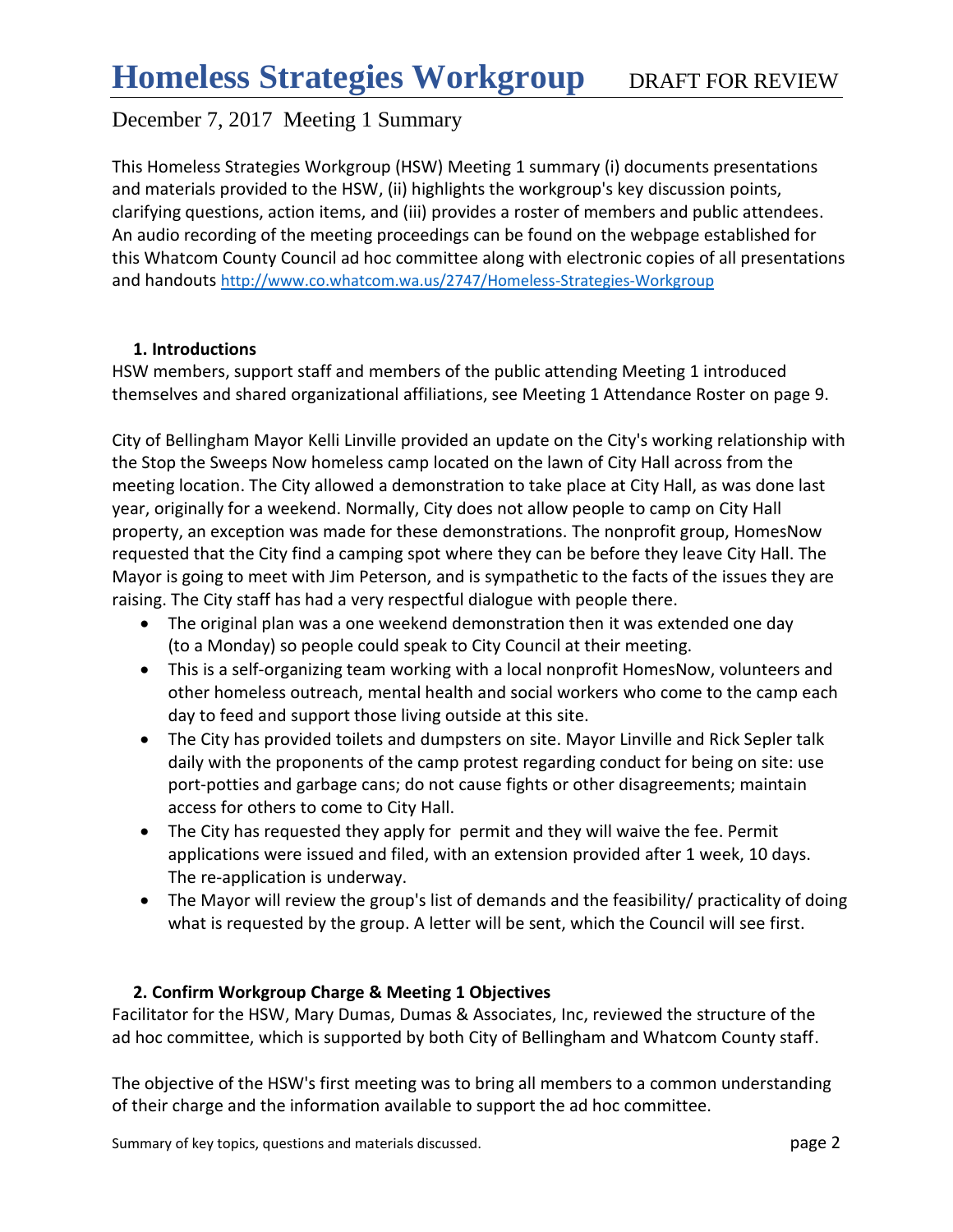The HSW's charge is to:

- Identify 2-3 alternative solutions to living unsheltered in Whatcom County, with priority given to solutions that can be initiated to prevent people from sleeping outside.
	- o The City and County have agreed to focus on siting the low-barrier shelter first so HSW Meetings 1-3 will focus on this topic and information.
	- $\circ$  The HSW will also explore additional solutions that can be implemented to address the "acute need" (includes impacts in the new 3 months). HSW Meetings 4-6 will focus on these additional solutions and compiled information.
	- o Every HSW meeting will include time to gather ideas on "additional solutions".

A draft communications agreement to guide participation during HSW meetings and communication outside the meetings was presented for review and discussion. HSW members reviewed, amended and approved the participation and communication agreement as follows:

### *Homeless Strategies Workgroup Participation & Communication Agreement - December 7, 2017*

#### *Participation*

- Meetings of the workgroup shall be open and accessible to the public and shall be subject to the Open Public Meeting Act.
	- o All emails, correspondence to HSW are searchable, retrievable and accessible to those who request them.
	- $\circ$  Information presented to and reviewed by HSW will be cataloged and listed in basic summaries so information is transparent and accessible to members and the public.
- The workgroup shall determine its own meeting schedule, but shall attempt to complete its work as expeditiously as possible.
- Speak one at a time. Identify yourself first for those listening on audio.
- Allow each person a first turn to speak before you take a second turn.
- Listen to learn. Clarifying questions will be asked first.
- Chairperson Barry Buchanan will serve as lead for decision-making junctures and HSW communications.

#### *Communication*

- Written and audio records of meetings, resolutions, findings and recommendations shall be kept and such records shall be public. See Whatcom County Council's Homeless Strategies Workgroup webpage url<http://www.co.whatcom.wa.us/2747/Homeless-Strategies-Workgroup>
	- o Audio will serve as recording of the public record for the HSW ad hoc committee.
	- $\circ$  The basic summary will be developed by the facilitator with Tara Sundin, HSW staff lead and Chairman Barry Buchanan. Summaries will outline information presented, key discussion points and action items.
	- o All summaries are draft until approved by HSW.
- Chairperson Barry Buchanan serve as the lead for HSW communications and public spokesperson.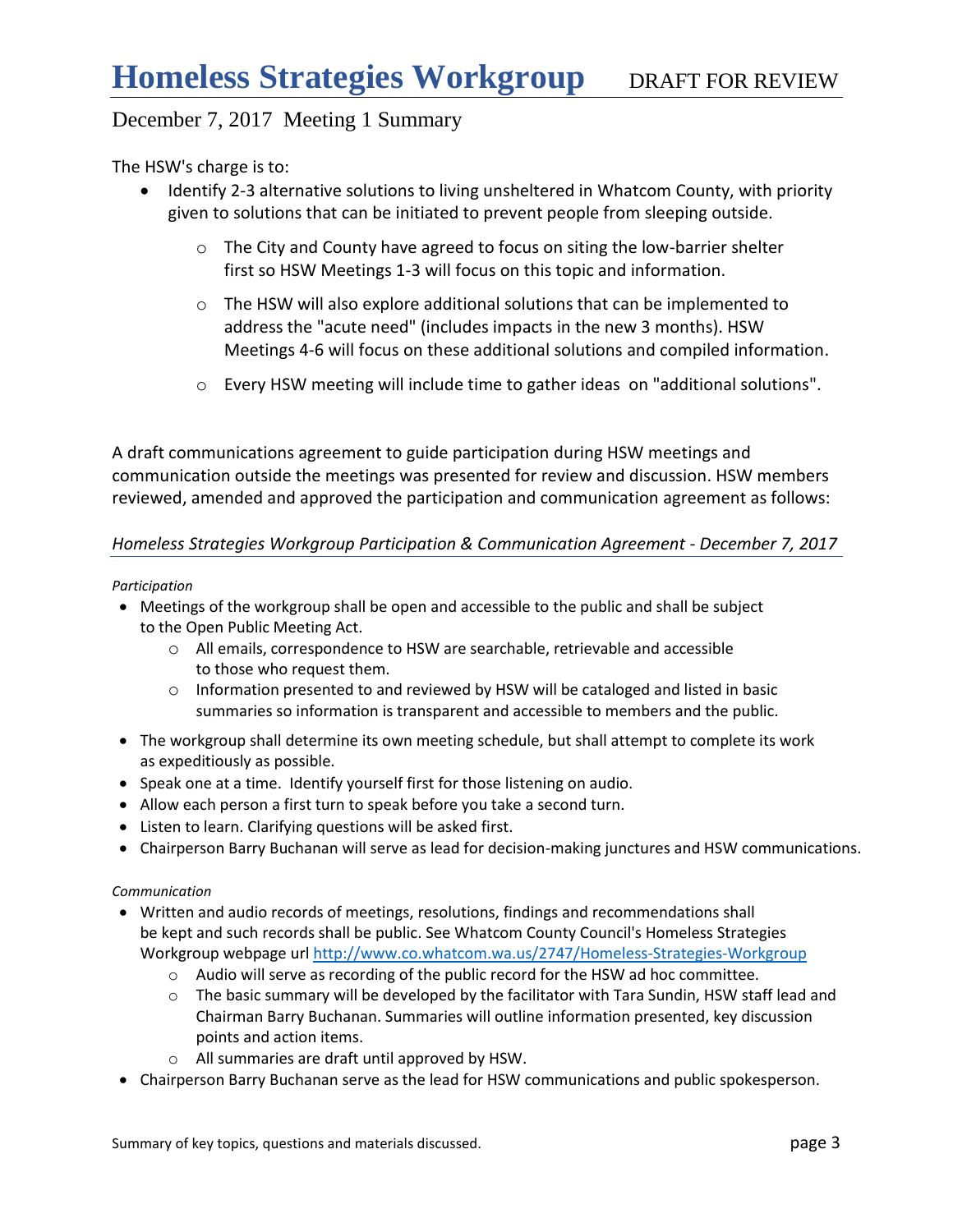### **ACTION:**

The Homeless Strategies Workgroup approved the HSW Participation & Communications Agreement.

Meeting 1 Agenda Review included addition of items 7 and 8, approved by the HSW.

- 1. Introductions
- 2. Confirm Charge of Workgroup & Meeting 1 Objectives
- 3. Overview of Homelessness in Whatcom County & Local Resources
- 4. City of Bellingham (COB) Partnership Opportunity with Lighthouse Mission
- 5. Interim Low-Barrier Shelter and Drop-in Center and Other Services offered by the Lighthouse Mission Ministries (LMM)
- 6. Review Meeting 2 Agenda and Objectives
- 7. Public Comment
- 8. Review Stop the Sweep Camp Protest Letter to the City.

### HSW Questions & Additions

- *Is there a low-barrier shelter action expected of members at today's meeting?* No, this is an overview so all members have common picture to work from. Meetings 2-3 will focus on low-barrier shelter siting criteria, options explored by COB-LMM and ranking discussions.
- *Will there be time to discuss safe camping, safe parking options?* While not the focus of Meeting 1, every meeting will have time allocated to gather input and ideas for alternative solutions that the HSW can review and discuss.
- *Will HSW work with homelessness issues, not just shelter issues, and when?*  These issues will be focused on in Meetings 3-4.
- *Add the Stop the Sweep camping protestors list of demands to the end of Meeting 1 Agenda?*  This will be added to the end of the agenda.

## **3. Overview of Homelessness in Whatcom County & Local Resources**

Anne Deacon, Whatcom County Health Department, and Samya Lutz, City of Bellingham Planning Department provided an overview of available information on homelessness and efforts already underway by Whatcom County and the City of Bellingham. See HSW webpage December 7, 2017 Meeting 1 Presentation 1: [Homelessness Strategies Workgroup Powerpoint](http://www.co.whatcom.wa.us/DocumentCenter/View/32000) . Highlights were provided on the [2017 Whatcom County Point in Time Homeless Count.](https://www.whatcomhsc.org/plans-and-reports/)

The January 2017 Count found:

- 742 people experiencing homelessness (includes people in shelters, transitional housing (not permanent supported housing) plus,
- 272 people unsheltered (sleeping outside or in cars or places not inhabitable), plus
- 220 sheltered at the mission at the time of the count (Note: count under by 100 at LMM per LMM Director presentation points during HSW review).

The gap in beds for those unsheltered is approximately 300-400 people unsheltered.

Summary of key topics, questions and materials discussed. **page 4** and page 4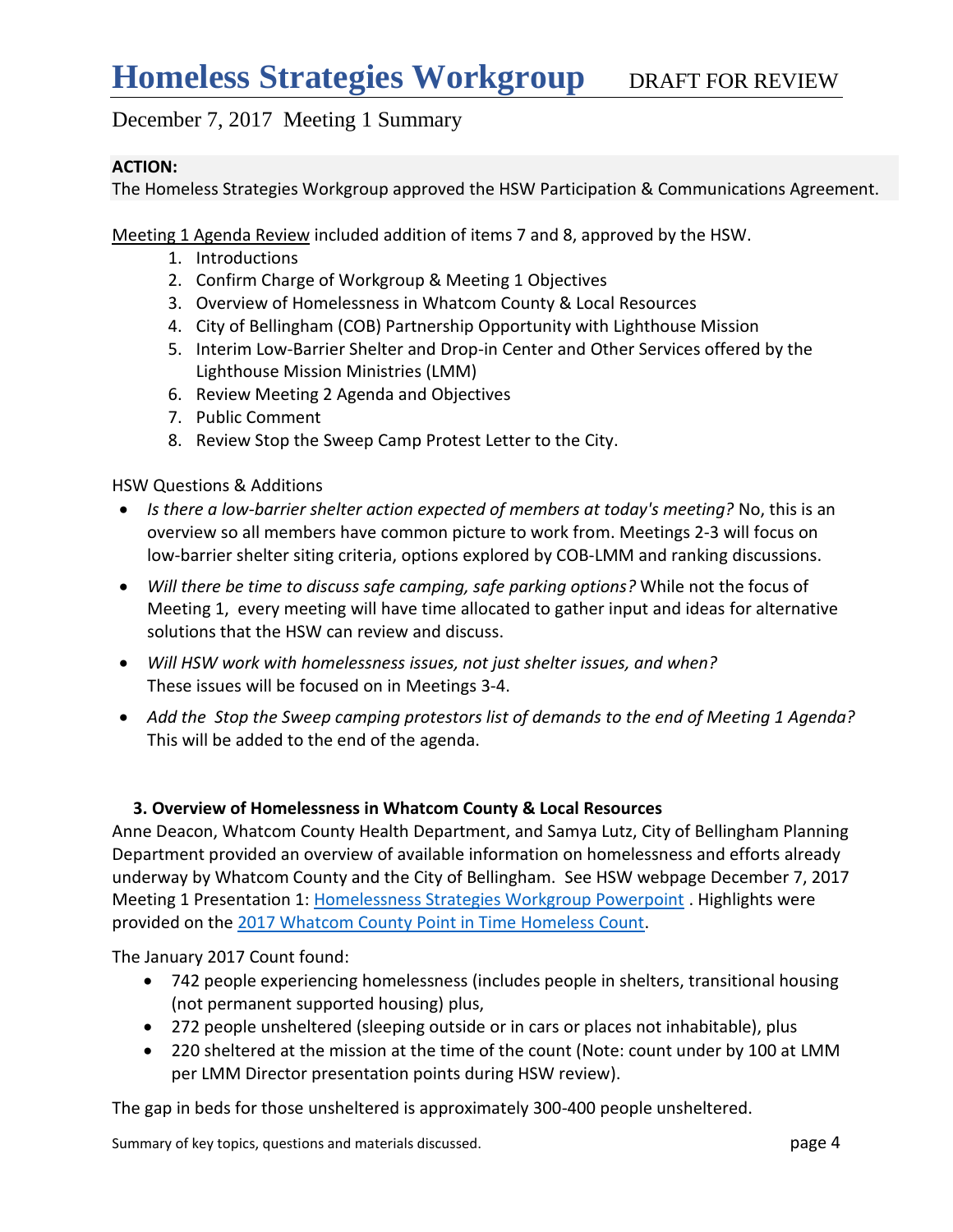Changes in homeless population numbers and demographics over the past years are featured in the presentation slides. The next Point in Time Count takes place the last week of January 2018. This year the question *Would you like to use a low-barrier shelter* will be added.

Samya Lutz distributed City of Bellingham infographics providing context on homelessness in our community. These handouts highlight economic and growth trends that are impacting access to housing and homelessness issues in the City of Bellingham. The Whatcom County 10-year Plan to End Homelessness outlines key populations in need and available local, state and federal funding and services provided. The first 10-year strategy focused on case management (WC), rental and capital (COB) and coordinated entry (WC, COB, partners).

A copy of the 2018 Whatcom County Homeless Housing Funding Budget was distributed and reviewed. Partners and related advisory committees were identified to illustrate the many funding sources for special populations, emergency shelters, rental assistance, and motel vouchers. See HSW webpage December 7, 2017 Meeting 1: [Handouts 1,](http://www.co.whatcom.wa.us/2748/Homeless-Strategies-Workgroup-Meeting-In) pages 7-10 for scanned images of the 2018 Whatcom County Homeless Housing Funding Budget and City of Bellingham infographics.

### Clarifying Questions

- *What is the Housing Advisory Committee, how can I learn more about their meetings and decisions?* COB representative to this advisory body is Samya. The meets the 2nd Thursday morning every other month. Next meeting is Dec. 19, 2017. See Whatcom County Health [Department website](https://www.whatcomcounty.us/639/Whatcom-County-Housing-Advisory-Committe) for agendas and decisions on strategic plans, regional partnerships, coordination across systems and best ways to leverage funding, grants and budgets.
- *Approximate dollar figure for package of Housing Advisory Committee leveraged funds.*  Anne Deacon will get this information to the HSW after the meeting.
- What does the Bellingham-Whatcom Housing Authority do, how do they fit in? [Bellingham-](http://www.bellinghamhousing.org/)[Whatcom Housing Authority](http://www.bellinghamhousing.org/) provides funding for rental vouchers. Housing system partners link their residents to these resources to help them stay in available housing. There is no case management in this funding stream, so the Housing Authority always partner with other agencies who provide those housing case manager services.
- *So the Bellingham-Whatcom Housing Authority supported residents have case management, but they are not the providers?* Correct, the provide funds to subsidize rent. They do have some dollars that are available for homeless populations when they can be supported through partnered case management.
- *4.9 million is referred to in the budget, is the housing levy collecting 5 mil or 3mil per year?* It is the 3 million collected per year, the annual performance report gives the leverage number.
- *We're spending 10 million dollars to address homelessness, how many people are being provided services?* Refer to the 2017 Point in Time County Report which outlines the available data from the Homelessness Management Information System on numbers impacted by services. The City touches 25,000 people, but it's hard to tell if this includes doubled counts.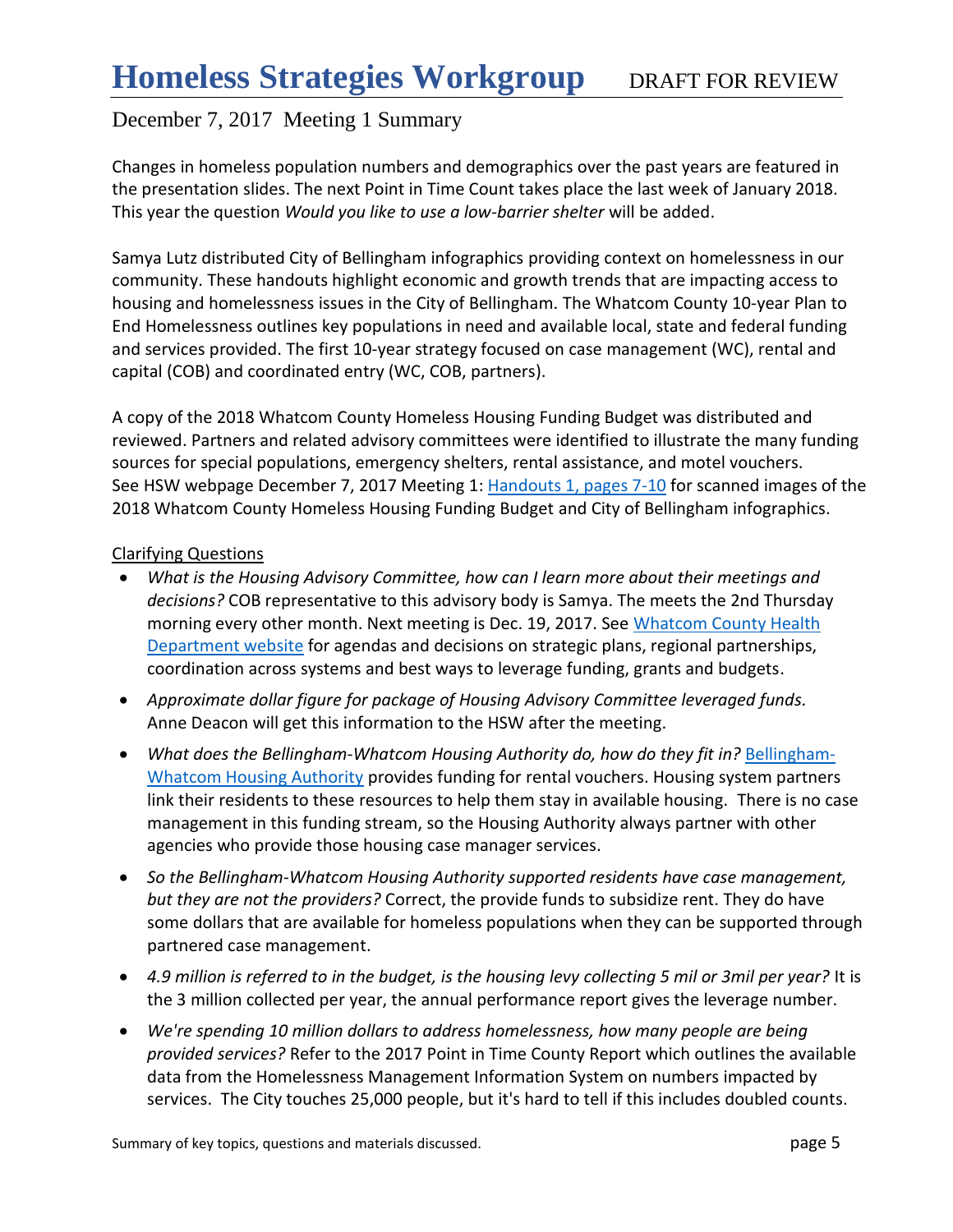## **ACTIONS:**

- Anne Deacon will get information to the HSW after the meeting regarding the approximate dollar figure for package of Housing Advisory Committee leveraged funds.
- Samya Lutz will add the Housing Authority to the community system partner diagrams.
- Samya Lutz will prepare information regarding the City of Bellingham Housing levy and leverage.

## **4. City of Bellingham Partnership Opportunity with Lighthouse Mission**

Currently, the City of Bellingham does not provide any funding to the Lighthouse Mission Ministries. A partnering opportunity has been proposed that could leverage the City's investments in reducing homelessness. The approach is expressed in a City of Bellingham letter of intent to LMM.

## **5. Interim Low-Barrier Shelter and Drop-in Center and other services offered by the Lighthouse Mission Ministries (LMM)**

An overview of the City of Bellingham's March-May discussions with Hans Erchinger-Davis, Lighthouse Mission Ministries (LMM) was provided by Tara Sundin. COB staff was tasked with examining options that could be accomplished to address the needs of those who are living unsheltered in our community. The HSW is invited to help the City with considering site for a low-barrier or easy-access shelter that can help address gaps.

Hans Erchinger-Davis, Lighthouse Mission Ministries (LMM)provided an overview of the current services LMM provides and their overall objectives. Drop-in Center Guides and brochures were provided. Hans also summarized the work completed to date through the potential COB-LMM partnership discussions and site review. See HSW webpage December 7, 2017 Meeting 1: Presentation 2 [Lighthouse Mission Ministries](http://www.co.whatcom.wa.us/DocumentCenter/View/32001) and [Handouts 1, pages 11-13.](http://www.co.whatcom.wa.us/2748/Homeless-Strategies-Workgroup-Meeting-In) Lighthouse Mission Ministries provides 24 hour engagement to 332 people through the following programs through a 2.2 million annually raised through private funds only.



Summary of key topics, questions and materials discussed. **page 6** and page 6 and page 6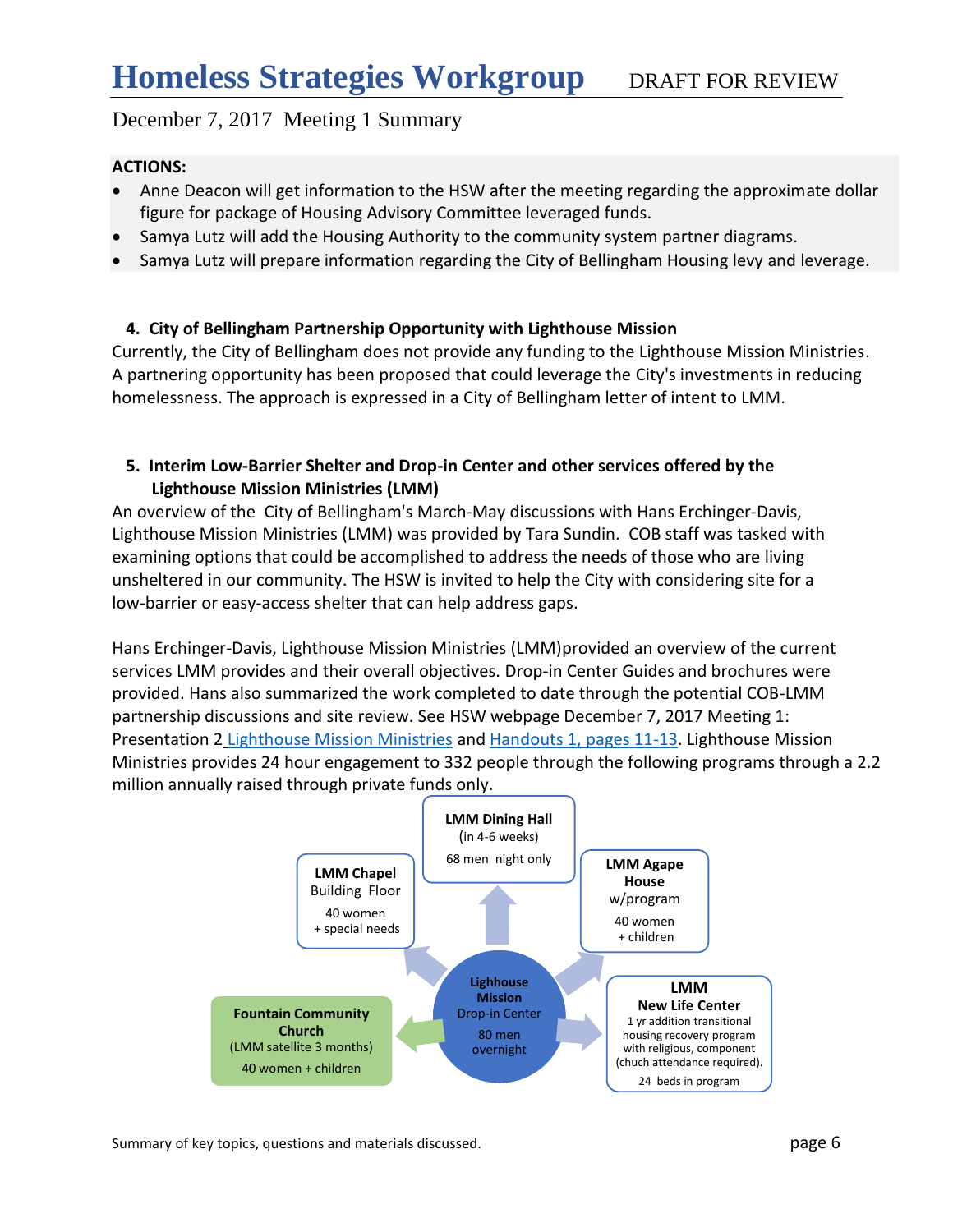### Clarifying Questions

- *Do you have showers, laundry or other services that address some of these barriers?* No, LMM does not have showers for the Drop-in Program. There are no personal laundry facilities at LMM. The main building at LMM has showers that can be used occasionally. Passes can be provided to the YMCA for showers.
- *Do you have any information on the general age of those who are using drop in services and other LMM programs?* We don't have that information, generally its 30-60 year olds. LMM ratio is approximately 75 % men and 25% women; 80% were Whatcom County residents prior to seeking shelter based on the LMM's own count.
- *With the men's space and the women's spaces at LMM, how do you address the needs of lesbian, gay, bisexual and transgender folks? Do you let individual self-identify?*  Transgender folks can identify where they would like to be placed, but LMM does have limited space to accommodate special needs.
- *What is happening with the dorm facility at the LMM?* There are 40 dorms for men, 10 for mental health, 10 for special needs, 4 in a special cove for families and 1 room with stabilization and medical respite.
- *Seems you have 300 served at LMM daily, plus approximately 150 more on unsheltered. If we had apartment spaces, how many would be successful from your view?* From LLM perspective it's a "housing next" approach with getting people on a good trajectory before providing homes for the chronically homeless. The graduates of the LMM programs would be successful, but not likely the Drop-in Center visitors. Remember half of the unsheltered folks won't come into a shelter. LMM is starting a street connect program in the evenings to invite and transport people to the Drop-in Center. From Opportunity Council perspective rental assistant resources include chronic needs funding. These programs require a lot of service intensity (1-2 case managers), and participants make it past their 6 month benchmark. The lift, in terms of services, means it is important to support people.
- Samya noted that a survey was conducted with people on the housing pool and close to 80% of the people had 6 or more service needs.
- *How many people would prefer to live outside unsheltered in camps and secure parking? If there are 10 people is different that folks with no outreach yet or needs identified?* Some of the folks counted in the 272 are not likely to come to the shelter and then they remain unsheltered.
- *Caution that people be aware of the terms used in the HSW, as those experiencing homelessness are not likely living exactly as they want.*
- *What are contributing factors to those who are stuck in homelessness, as the 2015-2017 and how can a city and county help?* Opportunity Council responded that there are many drivers that keep people stuck. Economic drivers of affordability correlations to rental access. Other behavioral health issues, such as opiate and meth addiction, may keep people losing their housing. Opportunity Council finds people's needs intensify the longer they are unsheltered.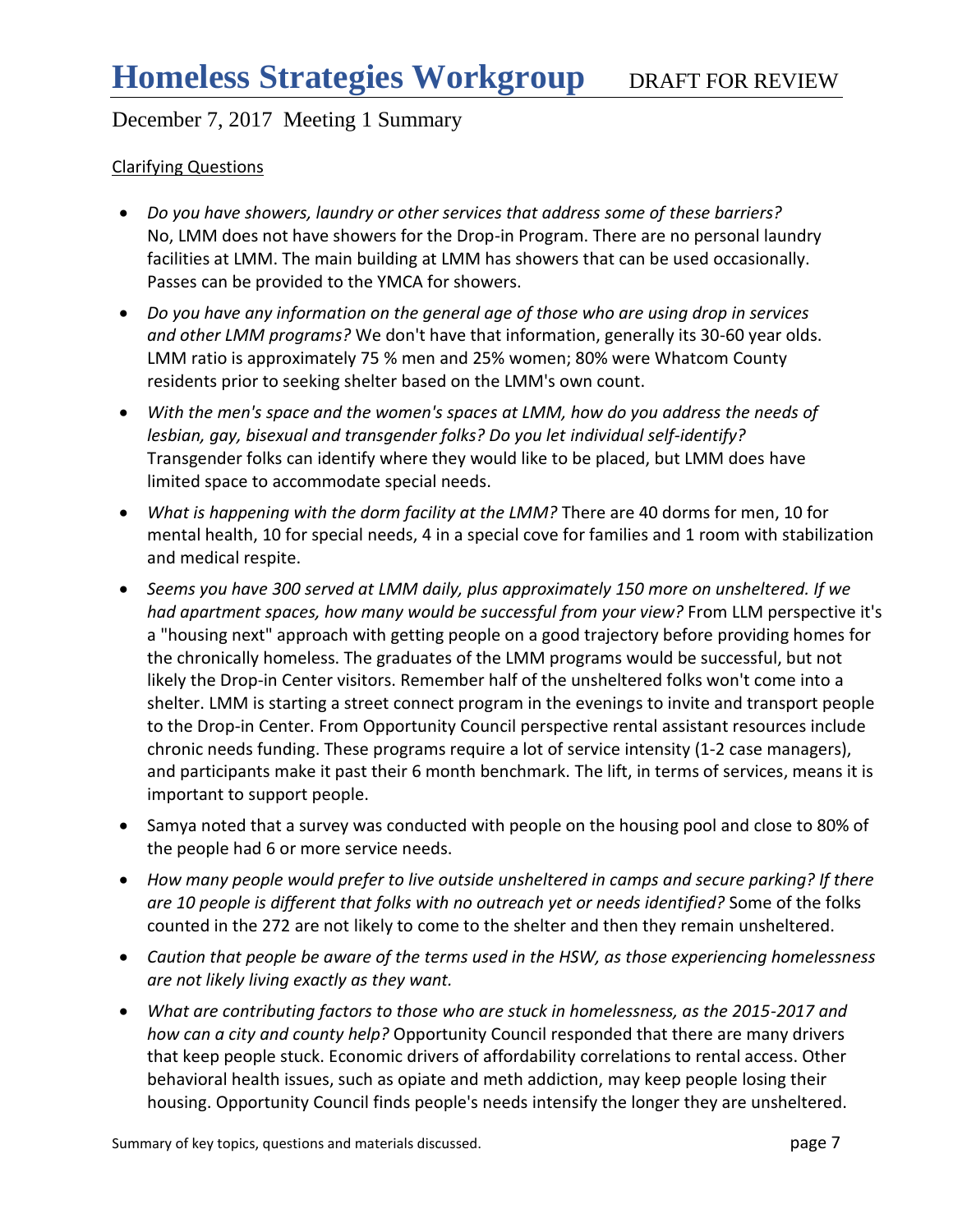- *What about something before low-barrier shelter, such as a safe place to put their valuables, e.g., warm jacket, blankets, places to shower. Is there anything in the community that does that? Would increasing this be a help as this is a low-cost solution and use of tired retail properties that are declining in value for commercial uses.* The LLM Drop-In Center does not have security places. A new nonprofit is trying to secure lockers though security may be challenging. YMCA, NWYS and Mission have showers. The COB would like to explore options for these types of supporting services, as the low-barrier shelters will need to be addressed.
- *Does the YMCA have capacity for showers like this?* The voucher program is well-used at the YMCA. LMM is looking into getting a mobile 2-shower unit that can be pulled by a truck.
- The oil exploration has generated a transportable housing resource that is available at low cost, e.g., sleeping, kitchens, showers. These could provide immediate relief on vacant sites.
- Add a new category of property to the criteria and research for a site, tired retail.
- *Are the definitions of permanent housing and stable housing the same?* Stable housing could be with a relative term that is a good fit. The terms permanent and stable relate to funding sources. Permanent housing is a federal funding goal, so local plans use that term. There is nothing permanent, as these are rental units.

### **ACTION:**

- Samya Lutz will provide a copy of the survey conducted of those individuals on the housing assistance list.
- **6. Review Meeting 2 Agenda and objectives.** Members concurred with the proposed agenda.
	- 1. Draft Location Criteria, Properties and Analysis prepared by City of Bellingham and Lighthouse Mission Ministries (LMM)
	- 2. Review of Identified Potential Sites and Initial Pros and Cons
	- 3. Recap and Plan of Action for Meeting 3
	- 4. Public Comment

### **7. Public comment.**

The good work of the many volunteers and organization who contribute to the Lighthouse Mission Ministries many programs was noted.

### **8. Review Stop the Sweep camping protestors letter.**

Meeting time was not sufficient to provide this update verbally. The HomesNow December 4, [2017 letter to the City of Bellingham](https://www.whatcomcounty.us/2748/Homeless-Strategies-Workgroup-Meeting-In) outlines specific strategies suggested by the protestors camped out at City Hall in December 2017. This letter was made available following Meeting 1. See HSW webpage December 19, 2017 [Meeting 2:](http://www.co.whatcom.wa.us/2748/Homeless-Strategies-Workgroup-Meeting-In) Handout 2.